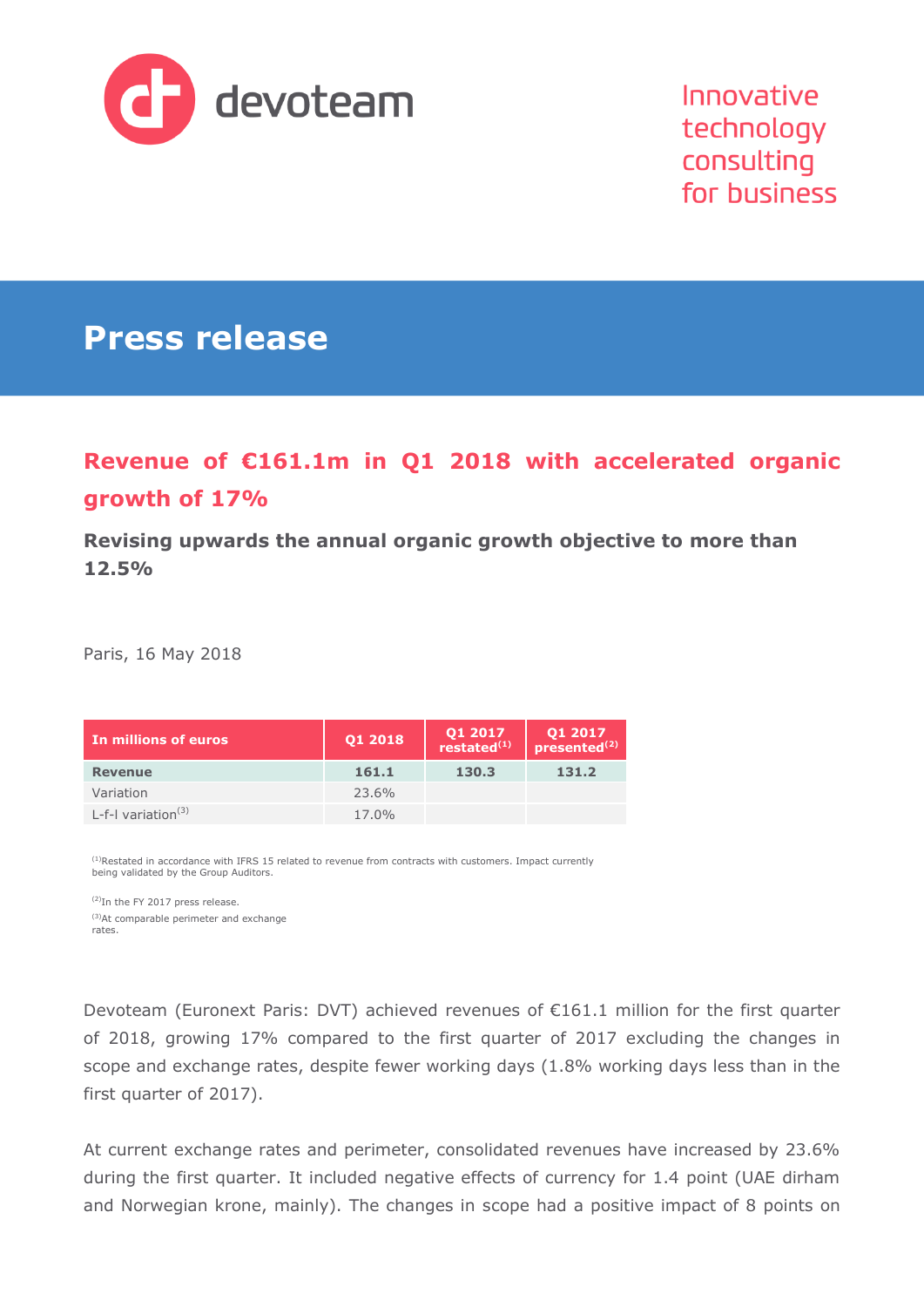the growth of the quarter with a contribution of €10.4 million to the consolidated revenues during the first quarter of 2018.

Devoteam continues its strong development on Digital / SMACS (Social Mobile Analytics Cloud Security), which represented 65% of the business in the first quarter.

In line with its 2020 Scale! plan, the Group pursued its investments on building its partnerships with the key software vendors of the digital transformation.

With Google, Devoteam initiated an EMEA business strategy specific to the Retail vertical to capitalize on the recent flagship projects won in France (Auchan among others). Outside France, the Group's investment on Google Cloud Platform was mainly concentrated in Germany, Spain and the Netherlands. Devoteam developed and structured its Artificial Intelligence expert community and already started some fifteen projects on chatbots, data structuration, cognitive research or cognitive process automation.

On ServiceNow, the Group launched an International Center of Excellence in Central Europe at the beginning of 2018. This center aims at being an innovation lab as well as a training center for the consultants of the Group. It should also allow to expand Devoteam's positioning on ServiceNow's Beyond ITSM solutions. The ServiceNow partnership was also expanded to the Middle East, where Devoteam won a project for the Saudi government at the beginning of 2018.

Since the acquisition of D2SI, Devoteam also became a major player on Amazon Web Services solutions and has been awarded with the AWS+100 distinction (partners recognized for achieving more than 100 AWS certifications).

Tied to the progression of the business investment on strategic partners, the Group puts a strong emphasis on certifying its employees, through the launch of the Knowledge Up Program. Started in early 2018, this initiative, directly linked to the Scale! offers, is a training and certification program aiming at being a career booster for young consultants. The ambition is to get more than 300 employees in this program in 2018.

## **Analysis of Q1 2018 revenue by region**

**France** reported revenues of €85.7 million in the first quarter of 2018, growing 20.0% organically, and driven by the Google solutions and Business Process Excellence, Data as a Service and Customer Experience activities.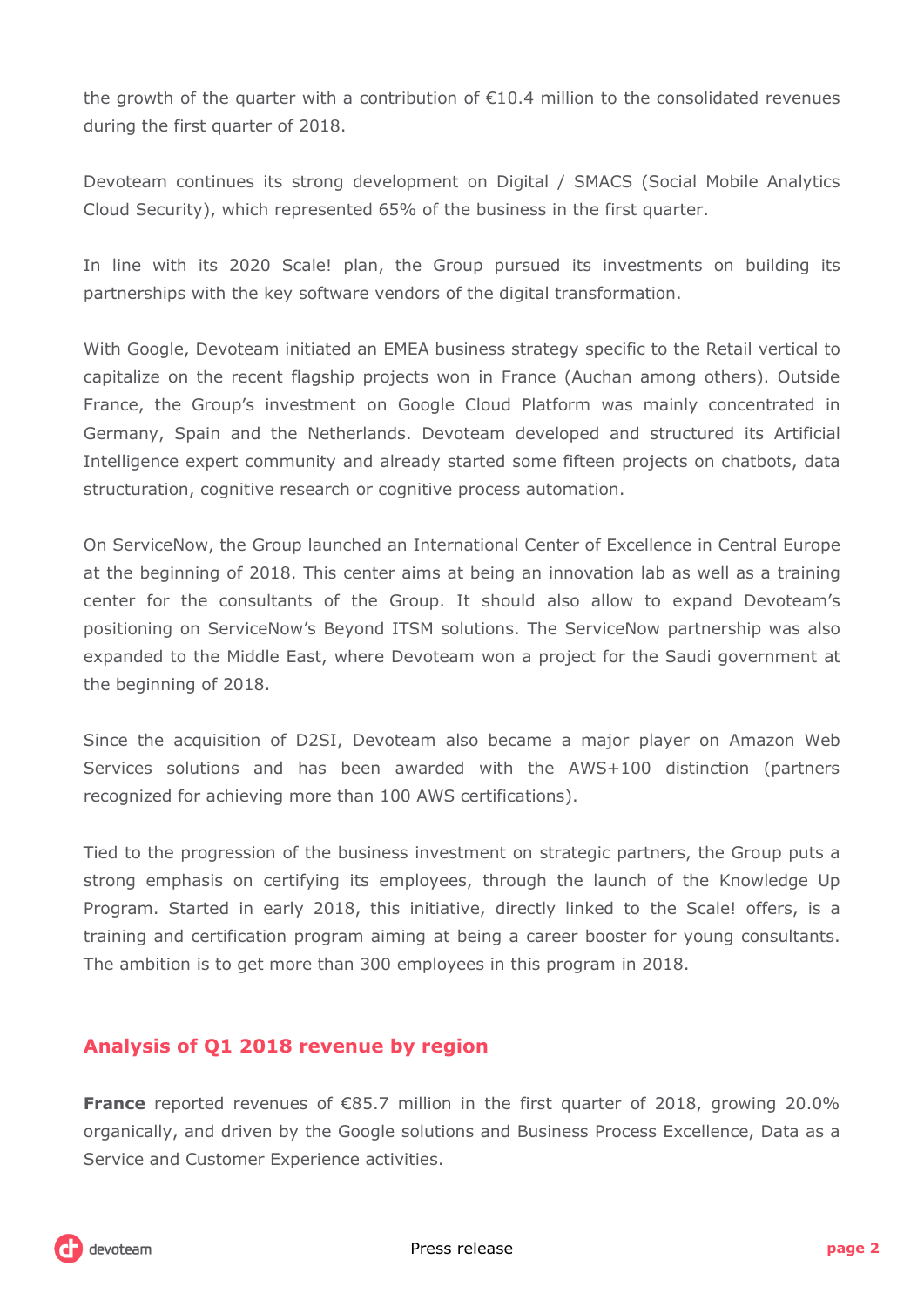At constant scope and exchange rates, the revenue of the **Northern Europe & Benelux** region increased by 9%; notably linked to the strong performance on Service Management activities in Denmark and in the United Kingdom.

The **Central Europe** region achieved revenues of €17.1 million, representing an organic growth of 24%, as a result of a strong growth in Germany and in the Cyber Security activities.

The **Spain** region reported revenues of €8.0 million in the first quarter of 2018. It grew more than 16% on a like-for-like basis. This is reflecting a return to growth after the merge with Drago and a significant business development with a Spanish client in Latin America.

**Rest of the world** generated revenues of €10.3 million, increasing 22.7% organically compared to the first quarter of 2017, supported by a strong growth in the Middle East.

### **Headcount and utilization rate**

As of March 31<sup>st</sup>, 2018, the Group employed 5 425 people, compared to 5 195 people as of December  $31<sup>st</sup>$ , 2017. Excluding the changes in scope, the headcount increased by 216 people over the first quarter of 2018, compared to an increase of 110 people over the first quarter of 2017.

The ratio of billable headcount to total headcount was stable over the quarter at 86.3%.

The utilization rate of internal resources stood at 85.6%, increasing 2.5 points compared to the first quarter of 2017.

### **Changes in scope**

Devoteam SA, through its subsidiaries, acquired the majority of the shares of Altius Services, thus reinforcing its technological and local expertise on the Salesforce platform. Altius Services, a Salesforce pure-player, is notably a prime partner of Salesforce.org – dedicated to non-profit organizations – and Gold partner on its Consulting Partner program. The company employs 14 people and generated  $E1.2$  million revenue in 2017. This acquisition is fully consolidated starting February  $1<sup>st</sup>$ , 2018.

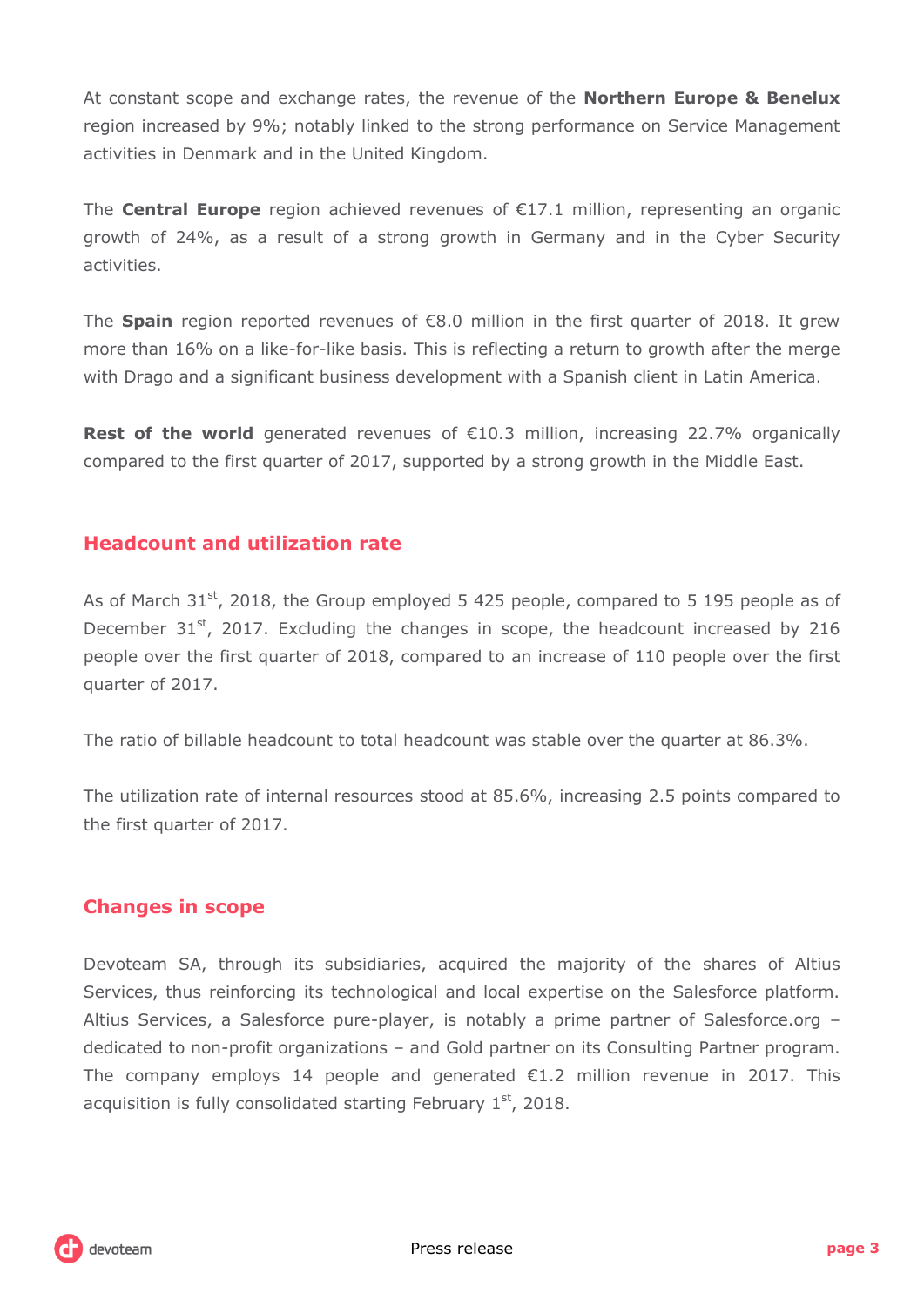Devoteam also purchased 62,59% of minority interests from Progis, Premium partner on Google for Work. The Group now owns 87,48% of the shares and the company is fully consolidated starting January  $1<sup>st</sup>$ , 2018.

### **2018 outlook**

Considering the level of organic growth on the first quarter, the Groups revised upwards its annual revenue objective to €625 millon (versus "above €615 million" announced in March), reflecting:

- Organic growth above 12.5% (versus "above 10%" on last press release);
- A negative exchange rate impact of 0.8%;
- Contribution from the acquisitions of 4.7%;
- Reduction of  $\epsilon$ 5 million in revenue related to the application of IRFS 15 on this objective.

The accretive effect of IFRS 15 on the operating margin, being estimated to be less than 10 basis points over the year, will not lead to a significant update on the operating margin objective, which should represent 10.5% of the revenue (versus "close to 10.5%" in the last press release).

## **Dividend and financial calendar**

| Press release after market closed |                  | Sharholders' |                  |  |
|-----------------------------------|------------------|--------------|------------------|--|
| 02 2018                           | 03 2018          | meeting      | Dividend payment |  |
| 5 September 2018                  | 14 November 2018 | 18 May 2018  | 18 June 2018     |  |

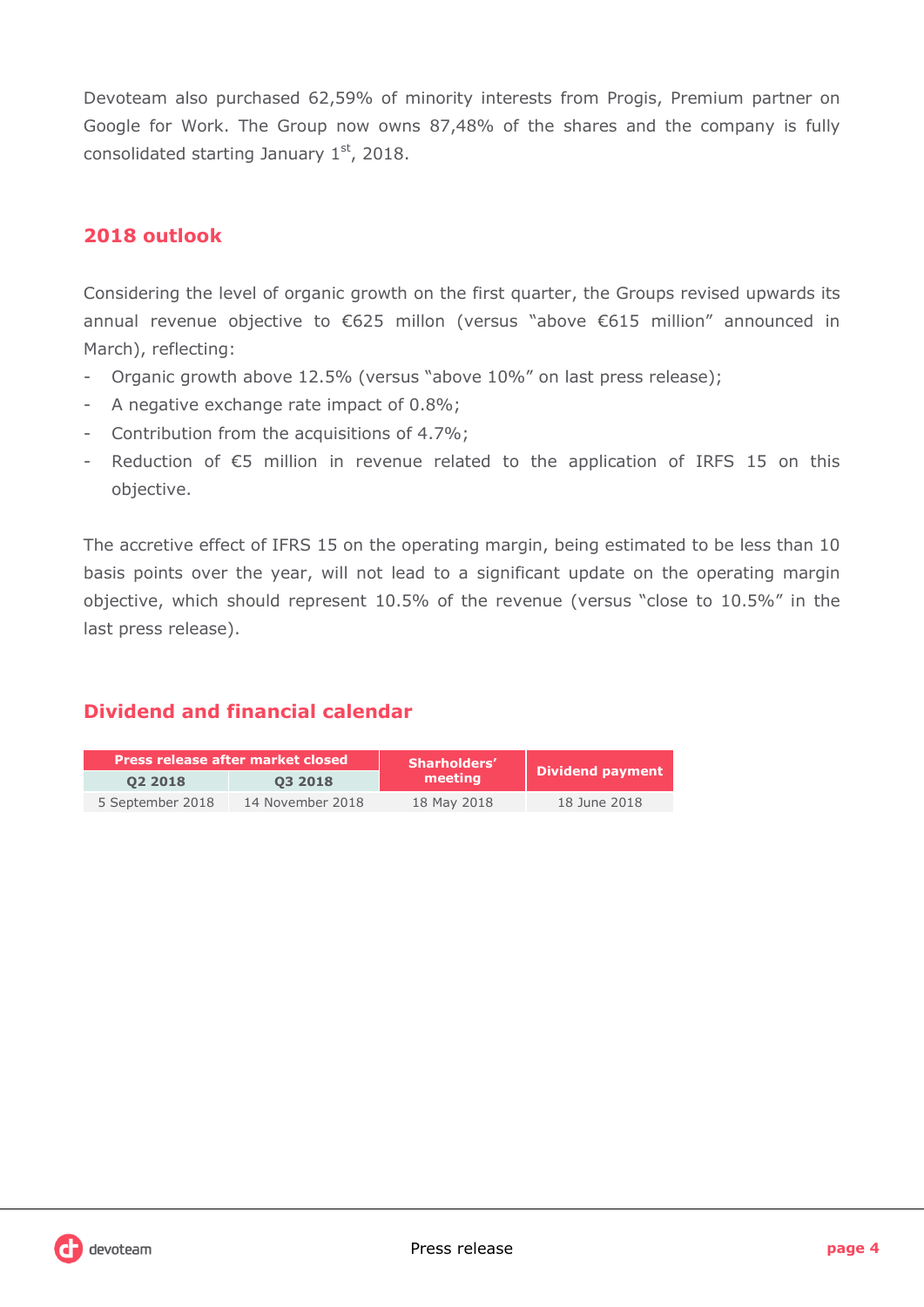## **Appendix**

# **Revenue and operating margin by region**

| In millions of euros                 | Q1 2018 | Q1 2017<br>restated | Q1 2017<br>presented |
|--------------------------------------|---------|---------------------|----------------------|
| <b>France</b>                        | 85.7    | 67.7                | 67.7                 |
| Variation                            | 26.4%   |                     |                      |
| I-f-I variation                      | 20.0%   |                     |                      |
| <b>Northern Europe &amp; Benelux</b> | 40.8    | 32.5                | 32.6                 |
| Variation                            | 25.5%   |                     |                      |
| I-f-I variation                      | $9.1\%$ |                     |                      |
| <b>Central Europe</b>                | 17.1    | 13.7                | 13.7                 |
| Variation                            | 24.7%   |                     |                      |
| L-f-I variation                      | 24.0%   |                     |                      |
| <b>Spain</b>                         | 8.0     | 6.9                 | 6.9                  |
| Variation                            | 15.5%   |                     |                      |
| L-f-I variation                      | 16.4%   |                     |                      |
| <b>Rest of the world</b>             | 10.3    | 9.4                 | 10.2                 |
| Variation                            | 9.5%    |                     |                      |
| L-f-I variation                      | 22.7%   |                     |                      |
| <b>Corporate &amp; other</b>         | (0.7)   | 0.1                 | 0.1                  |
| <b>Total</b>                         | 161.1   | 130.3               | 131.2                |
| Variation                            | 23.6%   |                     |                      |
| L-f-I variation                      | 17.0%   |                     |                      |

#### Of which impact of significant acquisitions:

| In millions of euros                                   | 01 2018 | 01 2017 | 01 2017 |
|--------------------------------------------------------|---------|---------|---------|
| France                                                 | 4.4     |         |         |
| D2SI, consolidated as of 1 October 2017                | 3.8     |         |         |
| Progis, fully consolidated as of 1 January 2018        | 0.4     |         |         |
| Altius Services, consolidated as of 1 February<br>2018 | 0.2     |         |         |
| <b>Northern Europe &amp; Benelux</b>                   | 6.0     |         |         |
| TMNS, consolidated as of 1 July 2017<br>(estimate)     | 6.0     |         |         |

# **Utilization rate of internal resources**

| 83.1% | 84.4% | 854% | 85.5% | 84.6% | 85.6% |
|-------|-------|------|-------|-------|-------|

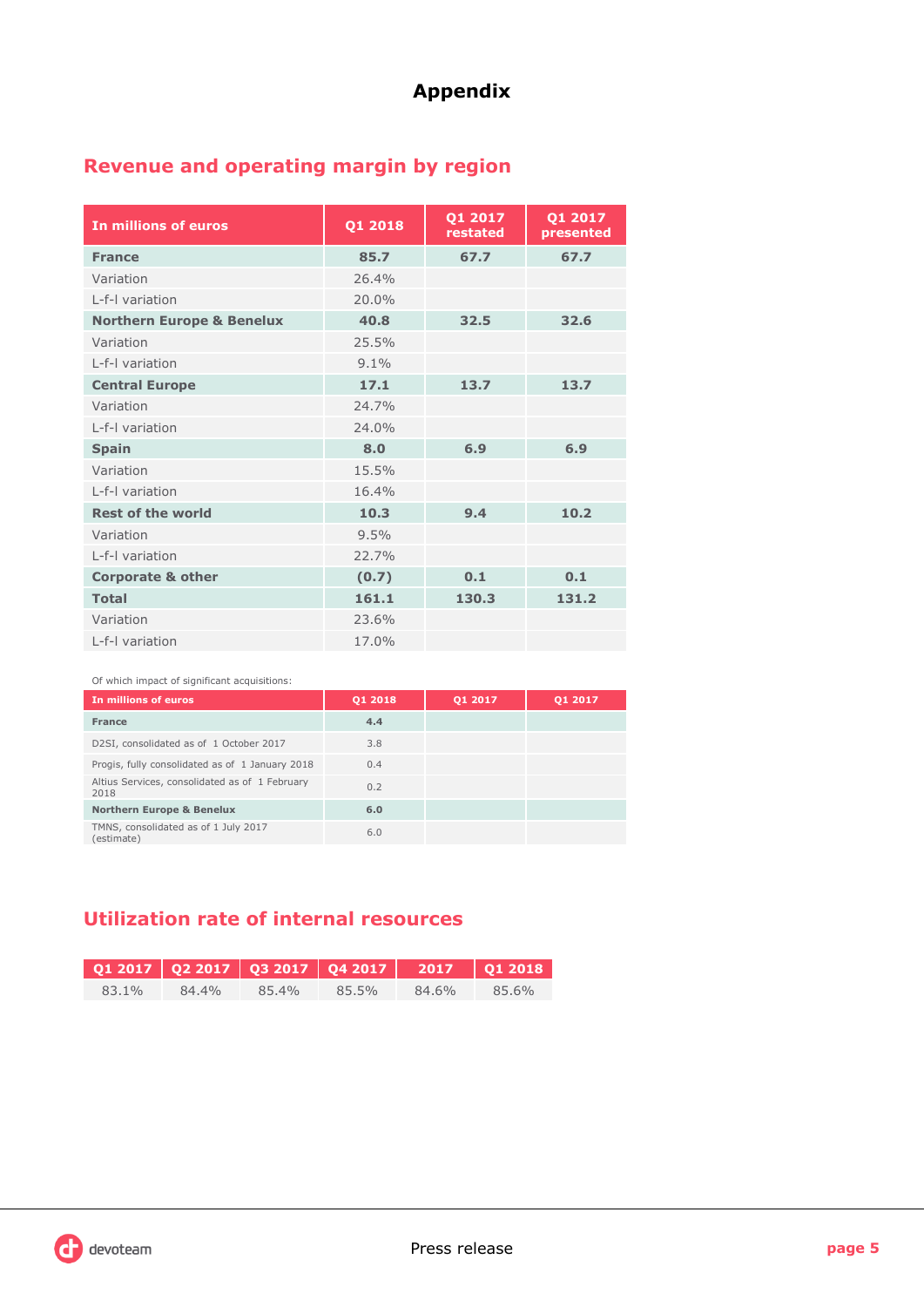## **Changes in exchange rates**

| For $E1$        | <b>Average rate</b><br>Q1 2018 | <b>Average rate</b><br>Q1 2017 | <b>Variation</b> |
|-----------------|--------------------------------|--------------------------------|------------------|
| UAE dirham      | 4.514                          | 3.910                          | $-13.4%$         |
| Czech koruna    | 25.402                         | 27.021                         | 6.4%             |
| Danish krone    | 7.447                          | 7.435                          | $-0.2\%$         |
| Pound sterling  | 0.883                          | 0.860                          | $-2.7%$          |
| Moroccan dirham | 11.318                         | 10.704                         | $-5.4%$          |
| Mexican peso    | 23.037                         | 21.631                         | $-6.1\%$         |
| Norwegian krone | 9.634                          | 8.984                          | $-6.7\%$         |
| Zloty           | 4.179                          | 4.321                          | 3.4%             |
| Tunisian dinar  | 2.961                          | 2.439                          | $-17.6%$         |
| Turkish lira    | 4.690                          | 3.937                          | $-16.1%$         |
| US dollar       | 1.229                          | 1.065                          | $-13.4%$         |

### **Glossary**

Restated: restated in accordance with IFRS 15 related to revenue from contracts with customers. Impact currently being validated by the Group Auditors.

France: France.

Northern Europe & Benelux: Belgium, Denmark, United Kingdom, Luxembourg, Netherlands inclusing TMNS in Switzerland, in Germany and Serbia, and Norway.

Central Europe: Austria, Czech Republic, Germany and Poland.

Spain: Spain, Mexico and Panama.

Rest of the world: Middle East, Italy, Morocco, Tunisia and Turkey

Corporate & other: headquarter activities which cannot be allocated directly to the operational regions, and discontinued activities.

Revenue and group contribution: the revenue of a region is the contributive revenue and is defined as the total revenue (internal and external) of the region minus the costs of internal subcontracting. It reflects the contribution of the region to the revenue of the Group produced with own resources. The sum of the contributions of the regions corresponds to the consolidated revenue of the Group.

Operating margin: current operating result excluding the cost of share-based payments and

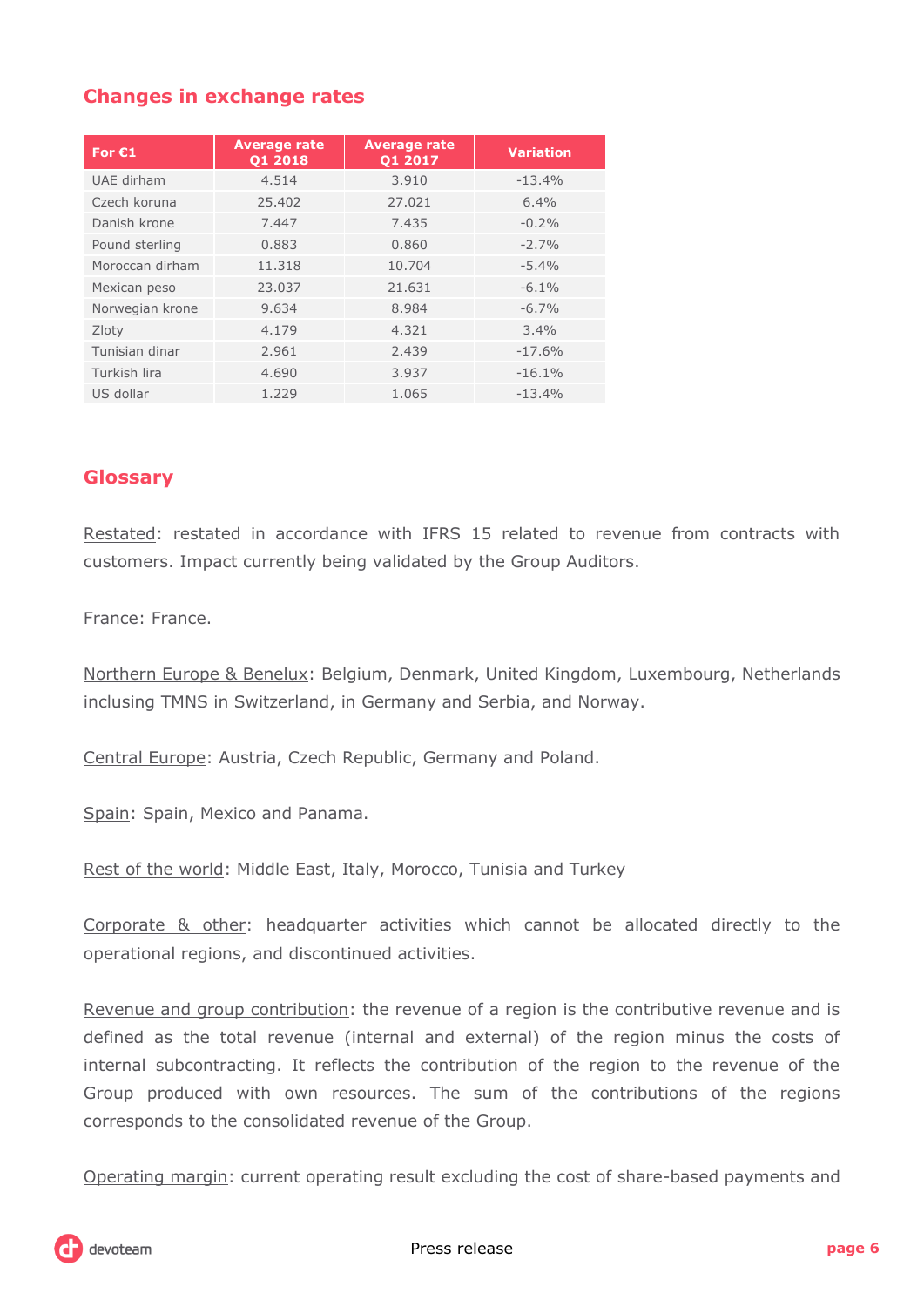the amortization of intangible assets resulting from acquisitions.

Like-for-like or l-f-l variation: variation at comparable perimeter and exchange rates.

Utilization rate of resources: number of working days of billable employees that were billed to a client compared to the total number of available days excluding holidays.

SMACS: Social Mobile Analytics Cloud Security.

Chatbots: a chatbot is a piece of software that conducts a conversation with users. Chat bots simulate how a human would behave as a conversational partner, and can be used to provide customer service or deliver other informational services. (Source: Google, 2018)

DevOps: IT organizations must become nimble and work together to stay relevant. The consumerization of IT has changed customer expectations and IT must adapt its culture and processes to deliver apps and features faster. With a complete DevOps strategy, organizations can begin the culture, process, and platform changes needed to meet the new demands. The result is an IT organization that can deliver business innovation faster. (Source: RedHat.com, 2018)

Service Management: IT Service Management solutions allow IT Departments to consolidate their fragmented tools and legacy systems by automating processes, making incident management faster and more reliable. (Source: ServiceNow, 2018)